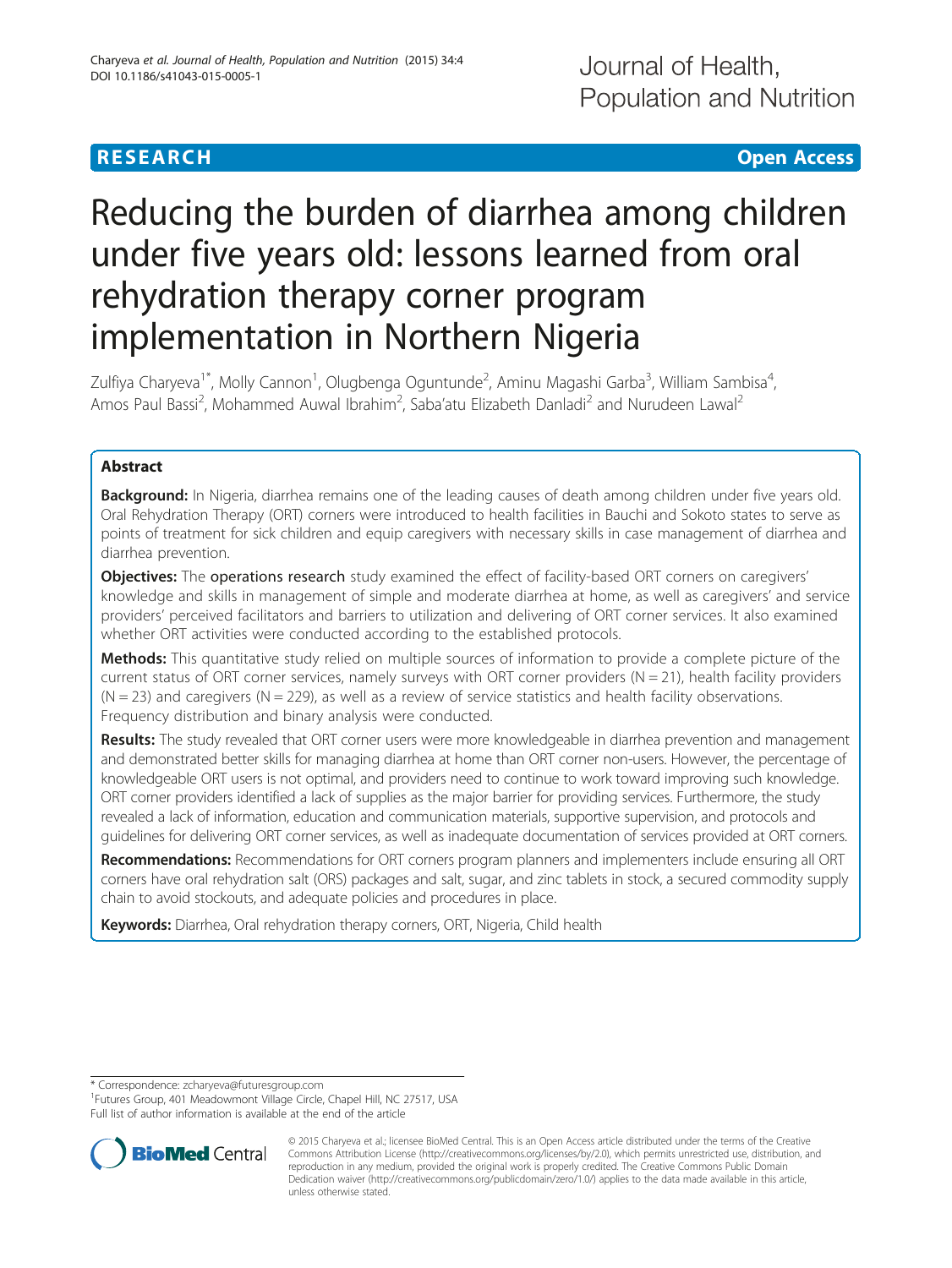#### Background

Recent mortality estimates among children under five years old show that just five countries account for 50 percent of global mortalities. Of those five, Nigeria accounts for 11 percent of all deaths [[1](#page-7-0)]. Diarrheal disease is the third leading cause of infant and child mortality in developing countries; it is responsible for 11 percent of all under-five deaths worldwide [\[2](#page-7-0)] and claims the lives of 1.8 million children per year worldwide [\[3](#page-7-0)]. Despite a decrease in childhood diarrheal diseases from 4.6 million to 0.8 million over the last three decades, the number of diarrheal deaths remains unacceptably high [\[2,4,5](#page-7-0)]. In Nigeria, the prevalence of childhood diarrhea is 10 percent, with 26 percent of cases treated with oral rehydration salts (ORS) solution [\[6,7](#page-7-0)]. Diarrhea also accounts for more than 16 percent of deaths, estimated at 150,000 annually, among children under five years old [\[8,9](#page-7-0)].

For Nigeria to meet the Millennium Development Goal 4 (MDG4), the country must attain a two-thirds reduction in the under-five mortality rate from 230 deaths per 1000 live births in 1990 to 76 in 2015. The 2013 Nigeria Demographic and Health Survey [\[8\]](#page-7-0) reported an under-five mortality rate of 128 deaths per 1000 live births which means an additional annual 20 percent reduction is needed by 2015 to meet the target. Healthy home practices and community-based care could save over 90,000 children a year in Nigeria [[10](#page-7-0)].

The impact of diarrheal morbidity on disability-adjusted life years is likely to remain substantial even as diarrheal mortality diminishes following current trends [[11](#page-7-0)-[13](#page-7-0)]. Nutritional deficits caused by diarrhea can affect a child's growth, fitness, cognition, and performance at school [[11,13\]](#page-7-0). It is estimated that each diarrheal episode a child experiences in the months preceding the child's second birthday increases the risk of being stunted by 5 percent [[14](#page-7-0)]. Moreover, diarrheal illness in early childhood is associated with long-term adverse cognitive effects and decreased work productivity later in life [\[11\]](#page-7-0).

Key measures to treat diarrhea in children include rehydration with intravenous fluids in case of severe dehydration, oral rehydration salt (ORS) solution for moderate or no dehydration, and zinc supplements to reduce the duration of a diarrhea episode and stool volume [\[15](#page-7-0)]. Reduction in diarrheal mortality in the past decades has been attributed largely to scaling up oral rehydration therapy (ORT), which consists of the oral administration of ORS and/or recommended home fluids including salt-sugar solution (SSS). ORT is judged to be the "most important medical advance of the 20th century" [\[16](#page-7-0)]. Research demonstrated that the therapy cures dehydration and prevents deaths [[17-21](#page-7-0)]. ORT is a simple, highly effective, inexpensive, and technologically appropriate methodology [\[22\]](#page-7-0). However, currently only 39 percent of children with diarrhea in developing countries receive the recommended treatment [\[23](#page-7-0)].

Numerous studies and diarrheal prevention programs have identified health facility-based ORT corners as a cost-effective strategy to promote case management of diarrheal diseases in many developing countries [[21,22](#page-7-0)]. Further, evidence shows that ORT corners reduce the number of diarrheal referrals and admissions in a hospital [[24](#page-7-0)]. Research has also demonstrated that most children treated in ORT corners recover quickly after initial treatment with ORS solution and can be discharged and sent home thereafter [\[21\]](#page-7-0).

We conducted an operations research study to examine the effect of facility-based ORT corners on caregivers' knowledge and skills in management of simple and moderate diarrhea at home, as well as caregivers' and service providers' perceived facilitators and barriers to utilization and delivering of ORT corner services in Northern Nigeria. The study was part of an ongoing strategy for setting up ORT corners in Bauchi and Sokoto states in northern Nigeria.

## Methods

#### Study context, population and sites

In view of the high burden of diarrhea among children under five years old in Nigeria, the Targeted States High Impact Project introduced 225 ORT corners between March 2010 and August 2011 in Bauchi ( $n = 105$ ) and Sokoto ( $n = 120$ ) states. An ORT corner is a designated area within a health facility where caregivers can receive practical demonstrations on how to prepare ORS solutions and access lifesaving rehydration for sick children under the supervision of a healthcare provider. The ORT corners also build the capacity of caregivers with preventive and curative skills for home management of diarrhea. The ORT corners were located in health facilities to serve as direct or referred points of service for the treatment of diarrhea among children under the age of five. The study was conducted in 21 randomly selected communities with ORT corners (10 in Bauchi, 11 in Sokoto) between February and April 2012. The research questions of the study included: What are caregivers' knowledge and skills in management of simple and moderate diarrhea at home? To what extent are ORT corners able to maintain ORT-related supplies? What type of counseling is provided at ORT corners and in the health facilities? What are the policies, support, and supervision at the ORT corners? What are perceived facilitators and barriers to utilization of ORT corners?

#### Study design

This was an operations research study that involved quantitative data collection from multiple sources, including: ORT corner users  $(N = 110$  caregivers with children under five years old accessing ORT corners services in the last three months); ORT corner non-users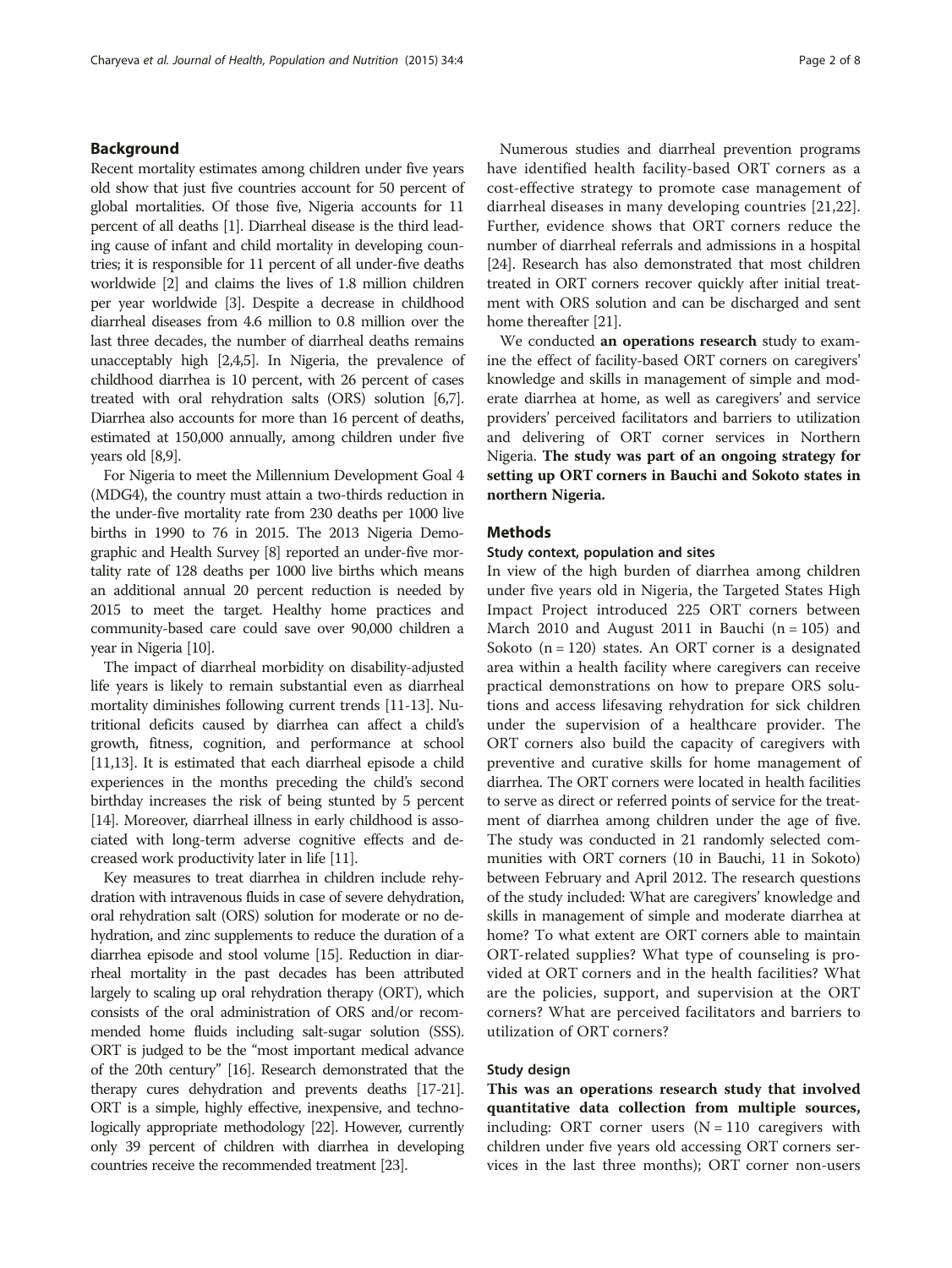$(N = 119)$  caregivers with children under five years old who had diarrhea in the last three months but did not visit a service provider and did not visit an ORT corner for treatment); ORT corner providers  $(N = 21)$ ; and health facility providers  $(N = 23)$ . Additional data were gathered through a review of service statistics at ORT corners  $(N = 21)$  and health facilities  $(N = 23)$ , and from observations at ORT corners  $(N = 21)$ . The study team applied systematic random sampling to select two Local Government Areas (LGAs) in each of the three senator-

ial zones in Sokoto and Bauchi states (12 total), and then randomly selected ORT corners in each of the selected LGAs (24 total). ORT corner users  $(N = 110)$  were randomly selected from the list of users in the selected 24 ORT corners. Convenience sampling was applied to select ORT corner providers, health facility providers, and ORT corner non-users. Based on providers' availability, we surveyed one provider from each of the selected ORT corners and one provider from each of the health facilities where ORT corners were located. The ORT corner users and non-users came from the same communities. Community leaders helped data collectors identify ORT corner non-users in their communities. Before commencement of the surveys, written informed consent was obtained from each participant who was able to write and sign their name. Data collectors read the consent form and documented verbal consent for those participants who could not write.

#### Ethical clearance

The study protocol and all instruments were submitted to and approved by the Bauchi and Sokoto State Health Research Ethics Committees and the Health Media Lab Corporation in Washington, DC.

#### Data analysis

The study team triangulated data from the different data sources to provide a full picture of the functionality of the ORT corners in diarrhea management and prevention in the selected ORT corners and health facilities. We compared the responses of ORT corner users and non-users to examine the effect of ORT corners on caregivers' knowledge and skills in managing simple and moderate diarrhea at home. Frequency distribution and binary analysis were conducted. With regard to desk review of service statistics, repeated monthly quantitative data analysis was conducted for detecting trends in selected indicators through generating relevant frequency tables and charts.

## Results

#### Study participants

All ORT corner user caregivers were mothers of their children. On average, respondents had four children.

The majority of respondents were in the 20–39 age range. More than ninety percent respondents were married and Muslim. Respondents came from different education and work backgrounds, and more than half lacked a formal education and worked as petty traders.

Demographic characteristics of the ORT corner nonusers were similar to those of the ORT corner users, with the exception of occupation and number of children. There were more full-time housewives and fewer government employees in this group compared to the group of ORT corner users. On average, ORT corner non-users had fewer children than ORT corner users (Table 1).

The type of ORT corner providers and health facility providers were similar. Of the 21 ORT corner providers and 23 health facility providers, almost half (48 percent and 52 percent, respectively) were community health extension workers (CHEWs), and 29 percent and 35 percent, respectively were nurses. The remaining 24 percent of ORT corner providers were environmental health assistants and technicians. Two doctors and one environmental health technician also served as health facility providers. Of the 21 ORT corners, 7 (33 percent) were located in primary health centers (PHCs), 6 (29 percent) were located in hospitals, 5 (24 percent) in maternal and child health centers (MCHs), and 3 (14 percent) in dispensaries (14 percent).

| Table 1 Demographic characteristics of ORT corner users |  |
|---------------------------------------------------------|--|
| $(N = 110)$ and non-users $(N = 119)$                   |  |

| <b>Characteristics</b>         | ORT corner<br>users, $n\llap/$ | <b>ORT</b> corner<br>non-users,<br>$n$ (%) | p value   |
|--------------------------------|--------------------------------|--------------------------------------------|-----------|
| Age:                           |                                |                                            | 0.4905    |
| 18-19 years                    | 9(8)                           | 11(9)                                      |           |
| 20-29 years                    | 48(44)                         | 63(53)                                     |           |
| 30-39 years                    | 33(39)                         | 35(30)                                     |           |
| 40 and over                    | 10(9)                          | 9(8)                                       |           |
| Education:                     |                                |                                            | 0.1048    |
| No formal education            | 59(54)                         | 61(52)                                     |           |
| Primary or secondary education | 33(30)                         | 34(29)                                     |           |
| Tertiary education             | 10(9)                          | 4(3)                                       |           |
| Other                          | 8(7)                           | 18(15)                                     |           |
| Occupation:                    |                                |                                            | $0.0016*$ |
| <b>Housewives</b>              | 35(32)                         | 58(48)                                     |           |
| Petty traders                  | 58(53)                         | 55(46)                                     |           |
| Government employee            | 15(13)                         | 2(2)                                       |           |
| Students                       | O(0)                           | 2(2)                                       |           |
| Other                          | 2(2)                           | 2(2)                                       |           |
| Religion: Muslim               | 106(96)                        | 112(94)                                    | 0.4271    |
| Marital Status: Married        | 101(92)                        | 113(95)                                    | 0.3373    |
| Number of children, Mean       | 4.2                            | 3.3                                        | $0.0027*$ |

 $*$ p < 0.05.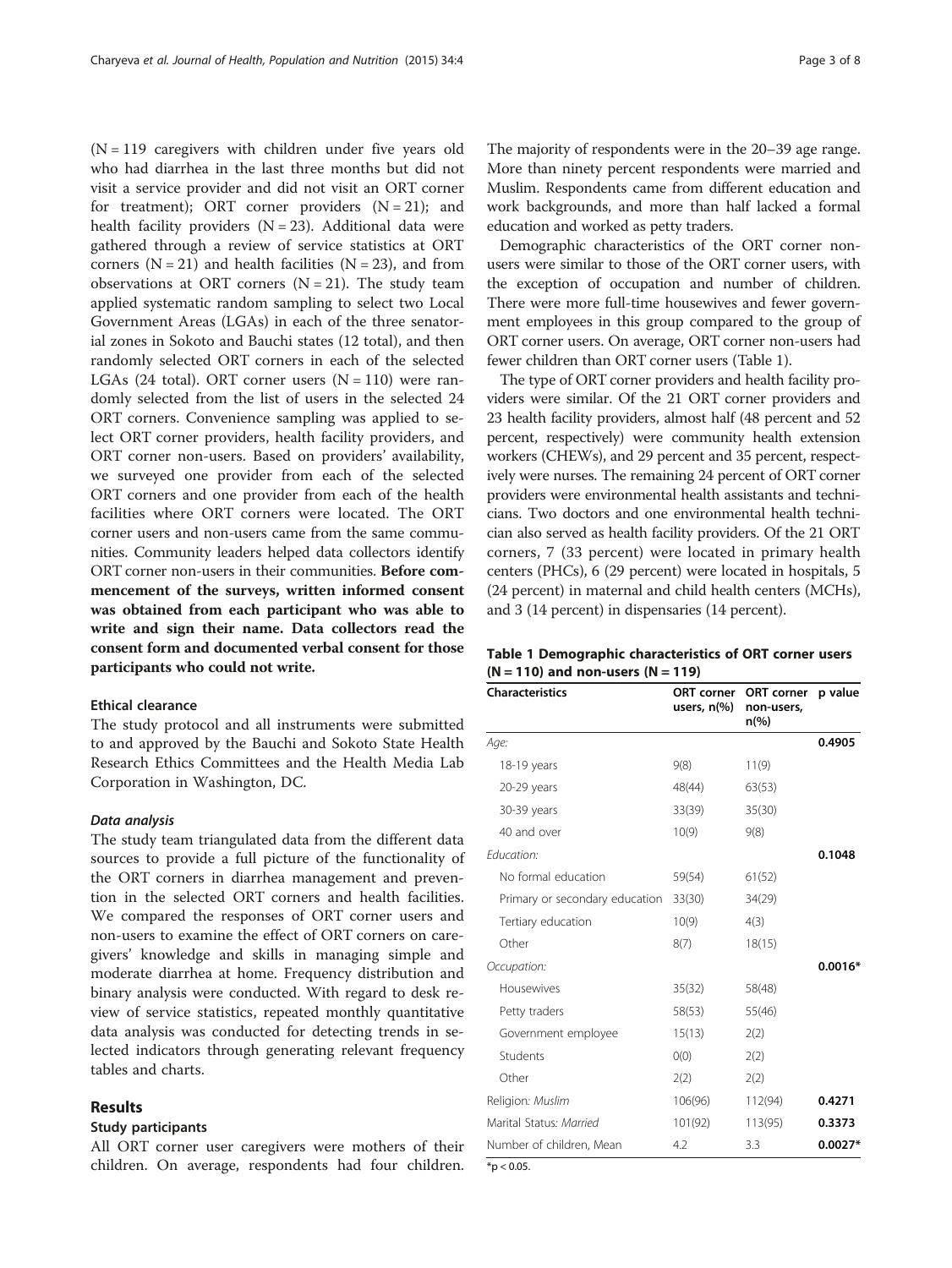## Knowledge and practices of ORT corner users and

non-users on diarrheal disease prevention and treatment ORT corner users indicated they would offer more liquids to their child during diarrhea than ORT corner non-users would (p < 0.0001), demonstrating better knowledge in preventing dehydration than ORT corner non-users. Almost 20 percent of non-users could not explain how much liquid they would offer if their child had diarrhea (Table 2).

ORT corner users demonstrated better knowledge in preventing malnutrition than ORT corner non-users (p < 0.0001). More ORT corner users than non-ORT corner users indicated they would give the same amount of food to their child during diarrhea or offer more food to their sick children. Despite their demonstrating better knowledge than non-users, almost 40 percent of the ORT corner users still indicated that they would give their children less, much less than usual, or no food at all during diarrhea. Sixty-five percent of the ORT corner non-users indicated such feeding practices (Table 2).

ORT corner users' reported use of an ORS package to manage diarrhea was double that of non-users (78 percent,  $n = 86$  and 39 percent,  $n = 47$ , respectively,  $p < 0.0001$ ). Similarly, users' ability to correctly describe how to prepare ORS at home was more than three times that of nonusers (62 percent,  $n = 68$  and 19 percent,  $n = 22$  respectively,  $p < 0.0001$ ).

ORT corner users' reported knowledge of how to prepare salt-sugar solution (SSS) at home was more than double that of ORT corner non-users  $(74$  percent,  $n = 81$ and 30 percent,  $n = 35$ , respectively,  $p < 0.0001$ ). Of the individuals who reported knowing how to prepare SSS, 67 percent of ORT corner users  $(n = 54)$  described it correctly, compared to 40 percent of non-users  $(n = 14)$ ,  $(p = 0.007)$ .).

Both ORT corner users and non-users indicated use of ORS packages as their first choice for treating their children, followed by SSS. However, the percentages of caregivers using ORS and SSS were much higher among ORT corner users (60 percent using ORS and 37 percent using SSS) than non-users (40 percent,  $p = 0.003$  and 15 percent,  $p = 0.0001$ , respectively).

When asked to select ways to prevent diarrhea from a list of options, ORT corner users demonstrated a much better knowledge on prevention than non-users (p < 0.05) (Table 3). However, just 49 percent of ORT corner users indicated hand-washing at key moments and 29 percent indicated safe excreta disposal as ways to prevent diarrhea.

The knowledge of danger signs for when to visit a service provider immediately was higher among ORT corner users than among non-users in three categories (not able to drink or drinking poorly, vomits everything, and blood in stool, p < 0.05). Despite this, and the fact that response options to the questions on danger signs were provided for respondents, very few knew that blood in stool and convulsions were danger signs. Overall, the percentage of ORT corner users indicating associated symptoms as danger signs were in a low range, from 7 percent to 46 percent (Table 3).

| Table 3 Knowledge of diarrhea preventing measures and |
|-------------------------------------------------------|
| danger signs of diarrheal sickness, ORT corner users  |
| $(N = 110)$ and non-users $(N = 119)$                 |

| Table 2 Amount of liquid and food given to children       |                     |                          |
|-----------------------------------------------------------|---------------------|--------------------------|
| under 5 years old during a diarrheal episode as reported  |                     |                          |
| by ORT corner users $(N = 110)$ and non-users $(N = 116)$ |                     |                          |
|                                                           | $\bigcap_{i=1}^{n}$ | $\bigcap_{n=1}^{\infty}$ |

|                           | <b>ORT</b> corner<br>users, $n$ (%) | <b>ORT</b> corner<br>non-users, n(%) |
|---------------------------|-------------------------------------|--------------------------------------|
| Amount of liquid given:** |                                     |                                      |
| About the same            | 13(12)                              | 6(5)                                 |
| More                      | 71(65)                              | 56(50)                               |
| Somewhat less             | 13(12)                              | 9(8)                                 |
| Much less                 | 13(12)                              | 22(20)                               |
| Don't Know                | 0(0)                                | 20(17)                               |
| Amount of food given:**   |                                     |                                      |
| About the same            | 16(15)                              | 11(10)                               |
| More                      | 45(41)                              | 15(13)                               |
| Somewhat less             | 15(14)                              | 22(19)                               |
| Much less                 | 28(26)                              | 52(45)                               |
| Stopped food              | 3(3)                                | 1(1)                                 |
| Don't know                | 3(3)                                | 15(13)                               |

 $**p < 0.01$ .

|                                                | ORT corner<br>users, $n\llap{$}0$ | <b>ORT</b> corner<br>non-users,<br>n(%) | p value    |
|------------------------------------------------|-----------------------------------|-----------------------------------------|------------|
| Ways to prevent diarrhea:                      |                                   |                                         |            |
| Use of clean water for<br>drinking and cooking | 69(63)                            | 53(45)                                  | $0.0058**$ |
| Preventing insects<br>contamination            | 71(65)                            | 50(42)                                  | $0.0006**$ |
| Hand-washing at key<br>moments                 | 54(49)                            | 42(35)                                  | $0.0345*$  |
| Safe excreta disposal                          | 32(29)                            | 15(13)                                  | $0.0020**$ |
| Don't know                                     | 9(8)                              | 31(26)                                  | $0.0004**$ |
| Danger signs of diarrheal sickness:            |                                   |                                         |            |
| Not able to drink or<br>drinking poorly        | 50(46)                            | 36(30)                                  | $0.0176*$  |
| Vomits everything                              | 50(46)                            | 31(26)                                  | $0.0022**$ |
| Convulsions                                    | 8(7)                              | 4(3)                                    | 0.1845     |
| Abnormally sleepy                              | 28(26)                            | 30(25)                                  | 0.9661     |
| Restless or irritable                          | 49(45)                            | 61(51)                                  | 0.3095     |
| Blood in stool                                 | 13(12)                            | 5(4)                                    | $0.0324*$  |

 $*$ p < 0.05; \*\*p < 0.01.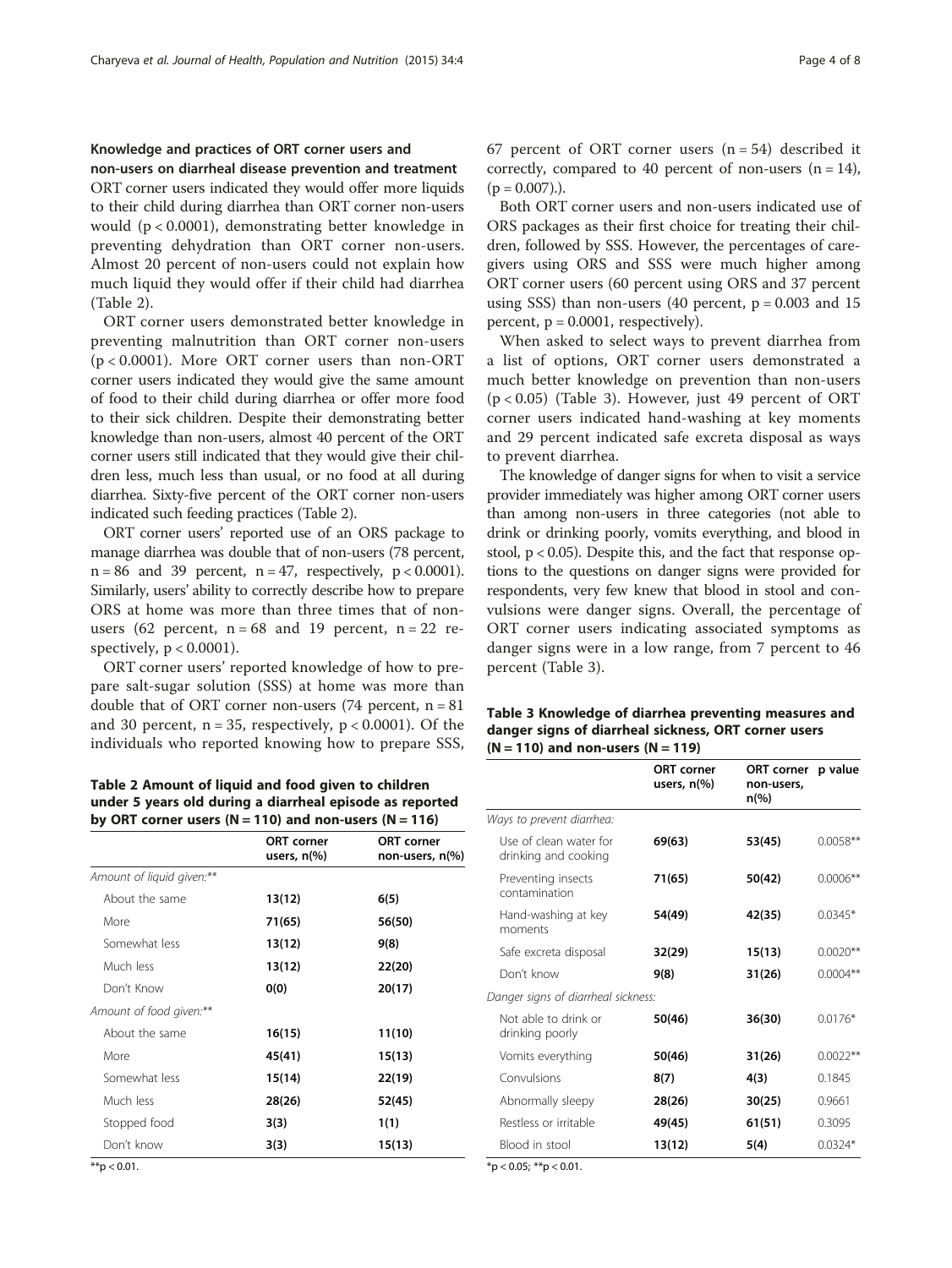Thirty percent of ORT corner users  $(n = 33)$  reported their child having had diarrhea since their last visit for diarrhea to the ORT corner. Among these, almost half (49 percent) gave ORS solution to their children, more than a third gave them SSS (36 percent), and 15 percent took their child to a health facility.

## Factors related to caregivers accessing ORT corners and health facilities

More than 90 percent of all respondents reported the need to get permission from their husband to attend the health clinic when their child has diarrhea and needs to see a service provider. Other influential people included mothers-in-law (10 percent), fathers-in-law (8.3 percent), and mothers (5 percent) of the caregivers.

The 119 ORT corner non-users listed various reasons for not seeing a service provider when their child has diarrhea. These include their perception of diarrhea as being related to teething (38 percent), that every newborn experiences diarrhea and that the child will recover even without treatment, it is just a matter of time (16 percent), diarrhea as inevitable in infants and young children (11 percent), and diarrhea being a sign of survival among newborns (8 percent). Other factors preventing non-users from visiting a service provider include perceived high cost of treatment (13 percent) and transportation challenges (15 percent).

ORT corner non-users reported the following advantages to seeing a service provider when their child has a diarrheal bout: to get treatment (68 percent), to make a child feel better (29 percent), for child to recover faster (19 percent), and to get prescriptions for medicine (24 percent).

## Status of ORT corner facilities and support for ORT corner service providers

Data from ORT corner provider interviews and observations indicate that registers were available in 14 of 21 ORT corners. All of these registers included information on the patient's date, name, age, serial number, sex, treatment given, and address information. However, registers did not always have complete information: 5 did not have dehydration status, 12 did not include information on consultation topic, and 13 were missing information on the duration of stay. According to service statistics, the average monthly number of users per ORT corner was 15. Of the 21 ORT corners, 9 (43 percent) recorded information on the number of ORT corner users who were sent home with necessary advice, children treated at the corner, or children admitted to a hospital for the last eight months. Four of these nine corners (19 percent) had such information for some, but not all, of the eight month period. The remaining 11 corners did not record these service statistics.

In terms of availability of information, education, and communication (IEC) materials, 17 of the 21 ORT corners had posters on the walls. Brochures and leaflets were much less common, with two of the twenty-one (10 percent) ORT corners possessing them.

On the day of the survey, of the 23 health care facilities, 22 percent used piped water, 52 percent used water from a protected well, and 17 percent used water from an unprotected well. In almost three-quarters of the health facilities, the water source was located within the health facility compound (70 percent,  $n = 16$ ).

According to surveys with ORT corner providers and observations conducted in the corners, the most recent version of written guidelines/protocols for delivering ORT corner services was not available in nine ORT corners (43 percent). Eight corners (38 percent) had them available and the protocols were seen by interviewers. One corner reported having the recent protocols but the interviewers did not see them.

Approximately half of ORT corner providers reported receiving a refresher course in diarrhea management (52 percent,  $n = 11$ ). On average, providers received this training 12 months prior to the survey (range is 3–23 months). However, all but 10 percent indicated needing additional refresher training on diarrhea management. Providers also expressed the need for additional training on diarrhea prevention and control (52 percent,  $n = 11$ ), communication and counseling  $(33$  percent,  $n = 7$ ), and diarrhea treatment (33 percent, n = 7).

The majority of the providers  $(67$  percent,  $n = 14$ ) reported receiving monitoring visits from a supervisor and that these visits took place either monthly  $(n = 3)$ , quarterly  $(n = 4)$ , or bi-annually  $(n = 7)$ . Most of the visits included on-the-job training  $(n = 7)$ , re-supply of materials  $(n = 6)$ , assistance with completing registers  $(n = 6)$ , and providing general support  $(n = 4)$ . Three of the fourteen who were visited reported receiving a supervision visit report or recommendation. Recommendations included improve reporting of stockouts, keep ORT corners clean, and submit requests for IEC materials.

## Status of health facilities and training received by health facility providers

Because ORT corners are located in health facilities and rely on referrals from health facility providers, it is important to understand how the health facilities work with regard to diarrheal disease treatment.

According to interviews with health facility providers and based on the research team's observations, registers were available in 12 of the 23 health facilities. However, of the 12 registers available, only three provided information on child's dehydration status, two recorded information on the type of treatment provided and none included information on referrals to the ORT corner. Despite the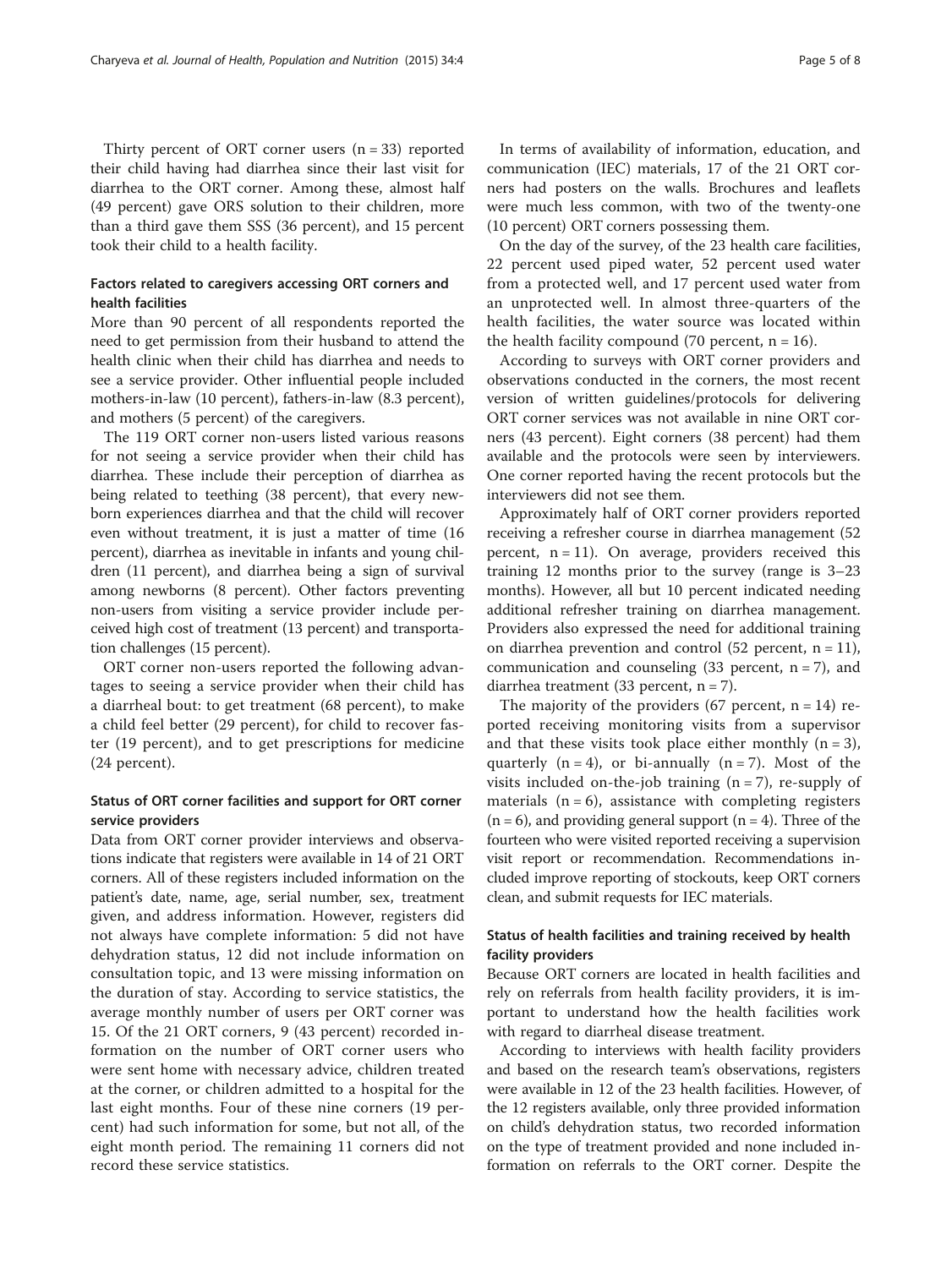missing documentation on ORT corner referrals, health facility providers estimated that they refer about 60 percent of children with diarrhea to ORT corners (mean is 57 percent, SD is 41.8, range is 0–100). This statistic could not be verified in this study.

Fewer than half of health facility providers (39 percent,  $n = 9$ ) reported ever receiving any training in diarrhea management. On average, their training took place 21 months prior to the survey (range is 3–50 months).

## Services provided at ORT corners

All ORT corner providers reported providing counseling services to a caregiver of a child with diarrhea in the last month. Group counseling was provided in most cases (62 percent,  $n = 13$ ), followed by individual counseling (38 percent,  $n = 8$ ). Between 57 percent to 86 percent of respondents reported always demonstrating ORS preparation; giving ORS packages to caregivers; and explaining how to prepare ORS/SSS, how often to give it to a child, and when to throw it away. However, only four of the respondents reported providing zinc tablets to a child with diarrhea, and fewer than half of the providers (44 percent,  $n = 7$ ) always explained the dosage and duration of treatment to clients (Table 4). ORT corner providers reported providing the three key messages about home treatment of diarrhea (give more fluid, continue feeding, and danger signs for when to see a service provider immediately) to 70 percent of the caregivers bringing children to the ORT corners.

Of the 110 ORT corner users, 81 percent reported that ORT corner providers discussed diarrhea-related issues during their last visit to the ORT corner. Slightly more than one-third of ORT corner users had questions about the management of diarrhea that they wanted to ask service providers during their last visit. In nearly all of those cases (98 percent), users were allowed to ask those questions, and 95 percent received satisfactory responses from the ORT corner provider. The total time ORT corner users spent at the ORT corner varied, but on average was 41 minutes, with half of that time spent waiting to see a provider (mean 20 minutes, range 2–60 minutes,  $SD = 15.45$ , and the other half receiving services (mean 21 minutes, range  $2-180$  minutes,  $SD = 25$ ). On

average, 12 of the 21 minutes were spent talking to a service provider (range 2–60 minutes, SD = 9).

## Availability of commodities at ORT corners

Regarding the availability of commodities, 12 of the 21 ORT corner providers reported that ORS packages were available on the day of the survey; and one-third or fewer had salt, sugar and zinc tablets available (Table [5](#page-6-0)). Providers reported stockouts of all supplies in the last three months, most frequently for zinc tablets, salt and sugar. ORT corner providers also described delays in replacing sugar or salt in the case of stockouts, with some saying it takes up to a week (29 percent,  $n = 6$ ), a month (24 percent,  $n = 5$ ), or up to six months (14 percent,  $n = 3$ ).

Findings from ORT corner users reinforce ORT provider findings. Of the 110 ORT corner users, 66 percent reported receiving ORS packages during their last visit to the ORT corner. Half of ORT corner users indicated absence of one or more ORT-related supplies during their last visit at the ORT corners, specifically, no zinc tablets (86 percent), ORS packages (46 percent), salt (25 percent), and sugar (27 percent) at the ORT corners.

## **Discussion**

Our study suggests that ORT corners play an important role in diarrhea management. The study demonstrates that ORT corner users are more knowledgeable about the amount of liquids and food to give to a sick child, ORS and SSS preparation, danger signs for when to visit a service provider immediately, and ways to prevent diarrhea than ORT corner non-users. Sixty-five percent of ORT corner users in our sample reported offering more liquids to a child with diarrhea compared to only ten percent of caregivers nationally, reported by 2013 DHS [[8](#page-7-0)]. Furthermore, ORT corner users demonstrated having skills for managing diarrhea at home. For example, among ORT corner users who reported their child having diarrhea since their last visit to an ORT corner, the majority gave ORS and SSS (49 percent and 36 percent respectively), and only 15 percent took their children to a health facility. However, despite ORT corner users having better knowledge of key diarrheal prevention messages and danger signs for when to

Table 4 Activities implemented by ORT corner providers  $(N = 21)$  as reported by providers

| <b>Activity</b>                                                                                            |        | Frequency of implementation (n,%) |        |       |  |
|------------------------------------------------------------------------------------------------------------|--------|-----------------------------------|--------|-------|--|
|                                                                                                            | Always | Occasionally                      | Rarelv | Never |  |
| Provided ORS preparation demonstration, $n = 21$                                                           | 14(67) | 7(33)                             | O(0)   | O(0)  |  |
| Gave ORS packages to caregivers, $n = 21$                                                                  | 12(57) | 5(24)                             | 2(10)  | 2(10) |  |
| Explained how to prepare ORS/SSS, how often give it to a child, and when to throw it away always, $n = 21$ | 18(86) | 3(14)                             | O(0)   | O(0)  |  |
| Gave zinc tablets to a child with diarrhea, $n = 20$                                                       | 4(20)  | 5(25)                             | 2(10)  | 9(45) |  |
| Explained the dosage of zinc tablets and duration of treatment, $n = 16$                                   | 7(44)  | 3(19)                             | 1(6)   | 5(31) |  |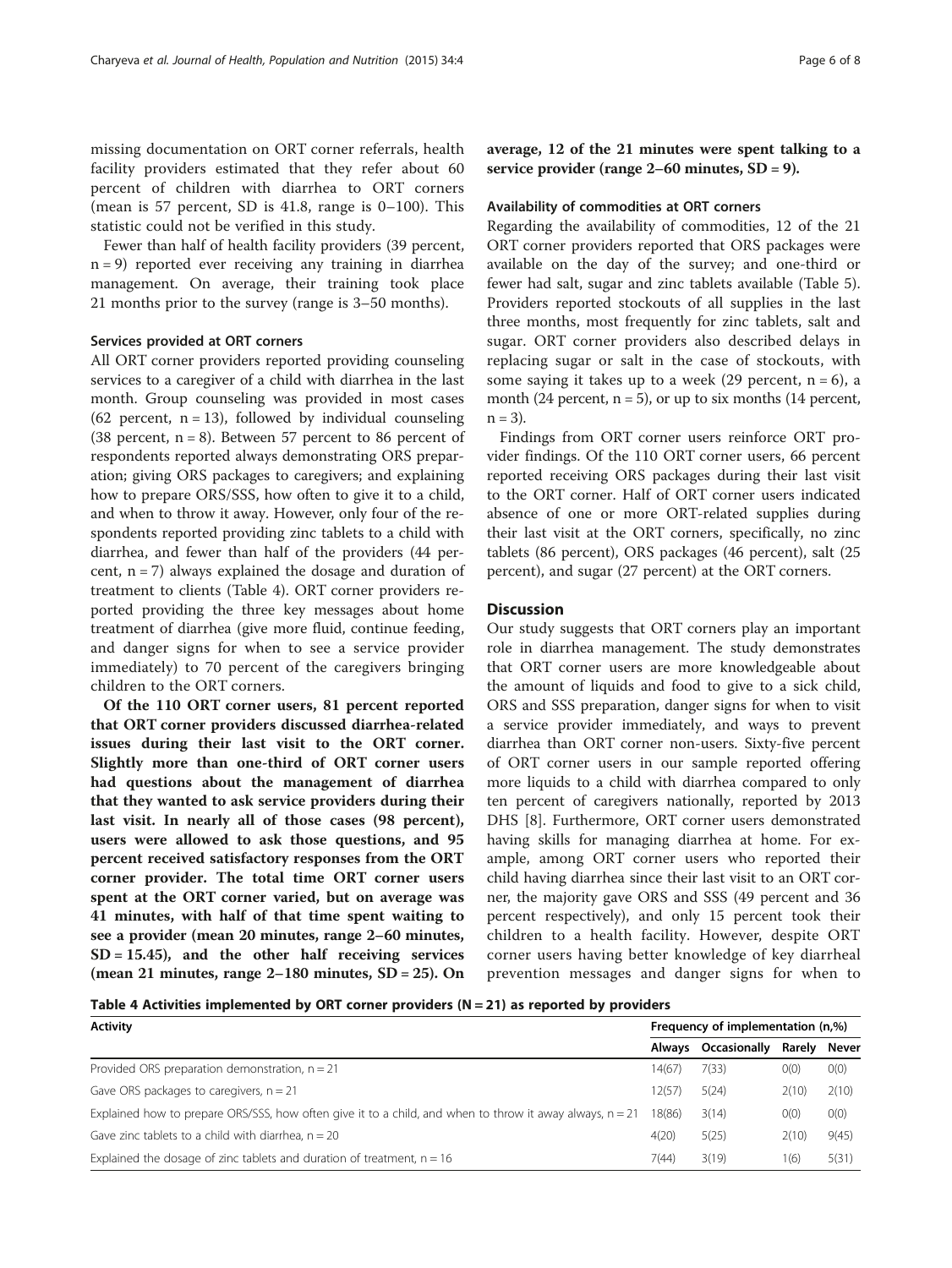<span id="page-6-0"></span>Table 5 Availability of commodities at ORT corners as reported by service providers  $(N = 21)$ 

| <b>Supplies</b> | Availability                |                    |                                   |  |
|-----------------|-----------------------------|--------------------|-----------------------------------|--|
|                 | <b>Usually</b><br>available | Available<br>today | <b>Stock out last</b><br>3 months |  |
|                 | n(%)                        | $n\frac{6}{6}$     | $n\frac{6}{6}$                    |  |
| ORS packages    | 14(67)                      | 12(57)             | 6(29)                             |  |
| Zinc tablets    | 3(14)                       | 1(5)               | 13(62)                            |  |
| Sugar           | 6(29)                       | 7(33)              | 10(48)                            |  |
| Salt            | 7(33)                       | 6(29)              | 10(48)                            |  |
|                 |                             |                    |                                   |  |

visit a service provider immediately than non-users, the percentage of knowledgeable ORT users is still relatively low. ORT corner and health facility providers in both states need to do more to improve such knowledge. This also stresses the need for more community based health education regarding diarrheal disease.

The study also identified barriers for seeking medical treatment that could be addressed through education and awareness-raising. For example, our sample of ORT corners' non-users beliefs regarding inevitability of diarrhea, its relation to teething, and not considering it as a life threatening disease deterred them from seeking medical attention. Health communication messages need be developed to correct these misconceptions and encourage their use of health care and ORT corner services.

Our study confirms previous studies' findings that husbands have a strong influence in health care-seeking behavior of female caregivers [[25](#page-7-0),[26](#page-7-0)]. Consequently, there is a need to sensitize and train this group regarding the advantages of health services for their children.

This study collected data about policies and procedures at health facilities. Client satisfaction with ORT corner services was high, indicating that staff were friendly and able to answer clients' questions, and that waiting times were not too long. However, several areas for improvement regarding policies and procedures at ORT corners need to be addressed. These include improving availability of IEC materials, providing supportive supervision, improving registers, keeping and recording more information on services provided by ORT corners, and ensuring availability and adherence to protocols and guidelines for delivering ORT corner services.

The study also looked at issues of availability of materials at ORT corners and stockouts and found that supply of salt, sugar, ORS packages and zinc tablets in both states was insufficient, a situation that needs to be addressed urgently. Overall, ORT corner providers identified a lack of supplies as the major barrier for providing services to the users. Furthermore, with more than half of ORT corner users indicating absence of the ORT-related supplies during their last visit to ORT corners, there is a threat of a decrease in demand for ORT services in the future unless measures are taken immediately to ensure continuous availability of supplies [[27](#page-7-0)].

This study has several limitations. First, though the results of the study may be used to inform interventions in Bauchi and Sokoto states, we need to exercise caution generalizing findings and recommendations to the other states of Nigeria. Also, we were not able to answer some of the research questions because service statistics data in most of ORT corners and health facilities were not available or were incomplete. In the surveys with the ORT corners and health facilities providers as well as with the caregivers, we rely on self-reported data, which may be subject to social desirability bias. We tried to minimize biases by training data collectors on proper survey techniques and ensuring respondents of data confidentiality. Finally, while we examined the issue of access to safe water at ORT corners, we did not focus on environmental issues such as safe water and sanitation in the communities overall. In addition to ensuring effective work of ORT corners, these broader environmental issues would need to be a focus of diarrhea prevention programs [[28](#page-7-0)].

Among study strengths is that the study findings are based on use of surveys with multiple groups of providers and service users as well as review of service statistics. This is the first operations research study to inform future interventions at ORT corners in Bauchi and Sokoto states, Nigeria, and the study findings can inform the design and implementation of ORT corner programs in other settings. Based on this study's findings, we recommend that ORT corners program planners and implementers train both ORT corner and health facility providers to counsel all caregivers on diarrhea management at home and danger signs for when to visit a service provider immediately; taking steps to ensure all ORT corners have ORS packages, salt, sugar, and zinc tablets in stock and a secured commodity chain to avoid stockout; and ensuring ORT corners and health facilities have adequate policies and procedures in place.

## Conclusions

ORT corners play an important role in diarrhea management. ORT corners program planners and implementers need to ensure all ORT corners have a secured commodity supply chain to avoid stockouts, and adequate policies and procedures in place.

#### Competing interests

The authors declare that they have no competing interests.

#### Authors' contributions

ZC, MC, AMG and WS participated in the study conception and design; AMG, OO, APB, MAI, SED and NL participated in implementation of the study. ZC conducted the analysis and drafted the manuscript. MC, OO, WS, APB, MAI contributed to the writing process. All authors read and approved the final manuscript.